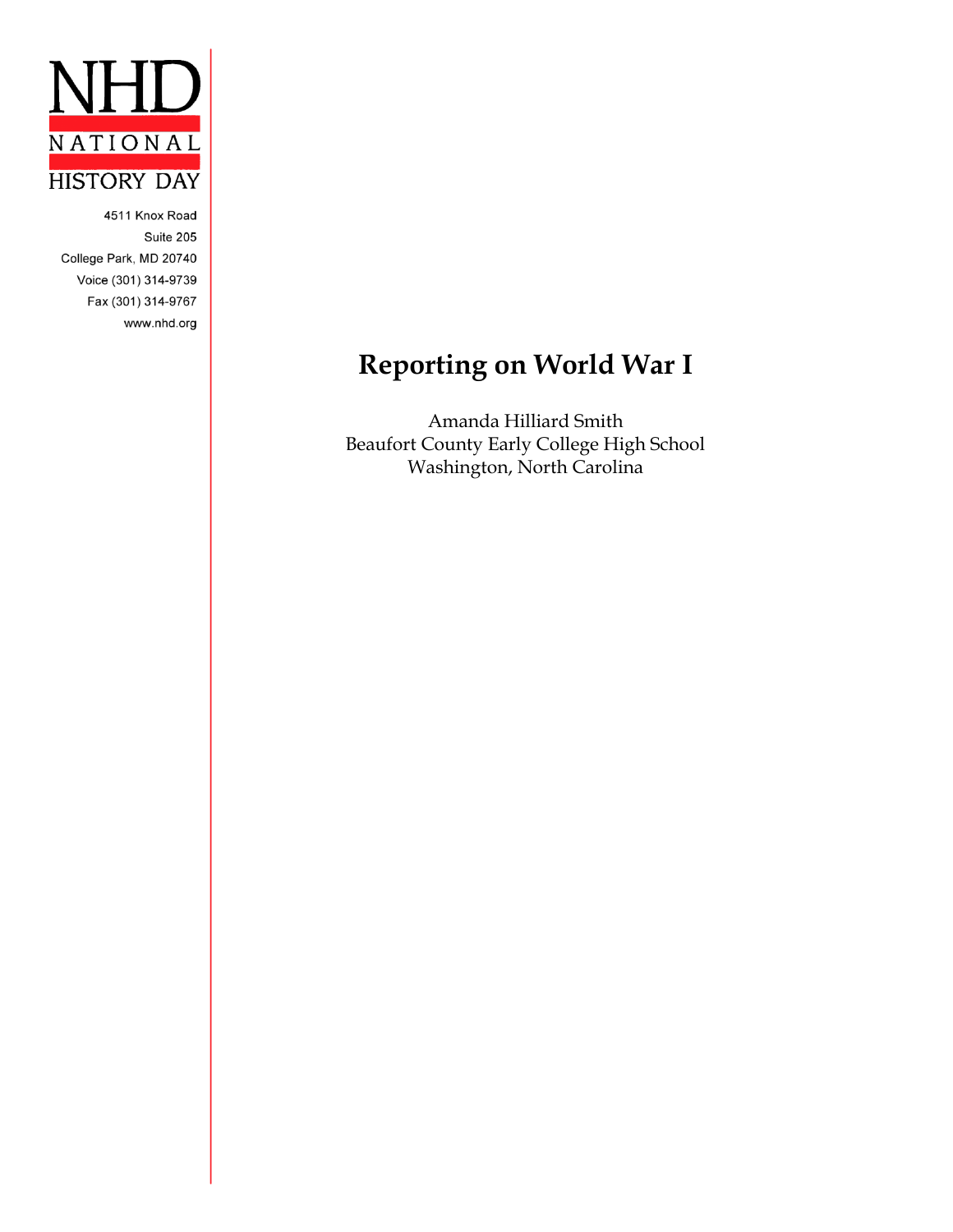# **Grade Level***:*

 $9 - 12$ 

# **Objectives:**

At the conclusion of this lesson, students will be able to

- Analyze a primary source related to an event that took place during World War I
- Compare and contrast a primary and secondary source in order to determine similarities and differences in the account
- Create an alternative version of events based on primary and secondary source research

# **Guiding Question**:

How does the secondary account of an event in a textbook differ from primary sources reporting of the event in newspaper articles?

# **Connections to Common Core:**

CCSS.ELA-Literacy.RH.11-12.1 Cite specific textual evidence to support analysis of primary and secondary sources, connecting insights gained from specific details to an understanding of the text as a whole.

CCSS.ELA-Literacy.RH.11-12.2 Determine the central ideas or information of a primary or secondary source; provide an accurate summary that makes clear the relationships among the key details and ideas.

CCSS.ELA-Literacy.RH.11-12.3 Evaluate various explanations for actions or events and determine which explanation best accords with textual evidence, acknowledging where the text leaves matters uncertain.

CCSS.ELA-Literacy.RH.11-12.8 Evaluate an author's premises, claims, and evidence by corroborating or challenging them with other information.

CCSS.ELA-Literacy.RH.11-12.9 Integrate information from diverse sources, both primary and secondary, into a coherent understanding of an idea or event, noting discrepancies among sources.

# **Connections to C3 Framework:**

D2.His.2.9-12 Analyze change and continuity in historical era.

D2.His.9.9-12 Analyze the relationship between historical sources and the secondary interpretations made from them.

D2.His.10.9-12 Detect possible limitations in various kinds of historical evidence and differing secondary interpretations.

D2.His.17.9-12 Critique the central arguments in secondary works of history on related topics in multiple media in terms of their historical accuracy.

D4.1.0-12 Construct arguments using precise and knowledgeable claims, with evidence from multiple sources, while acknowledging counterclaims and evidentiary weakness.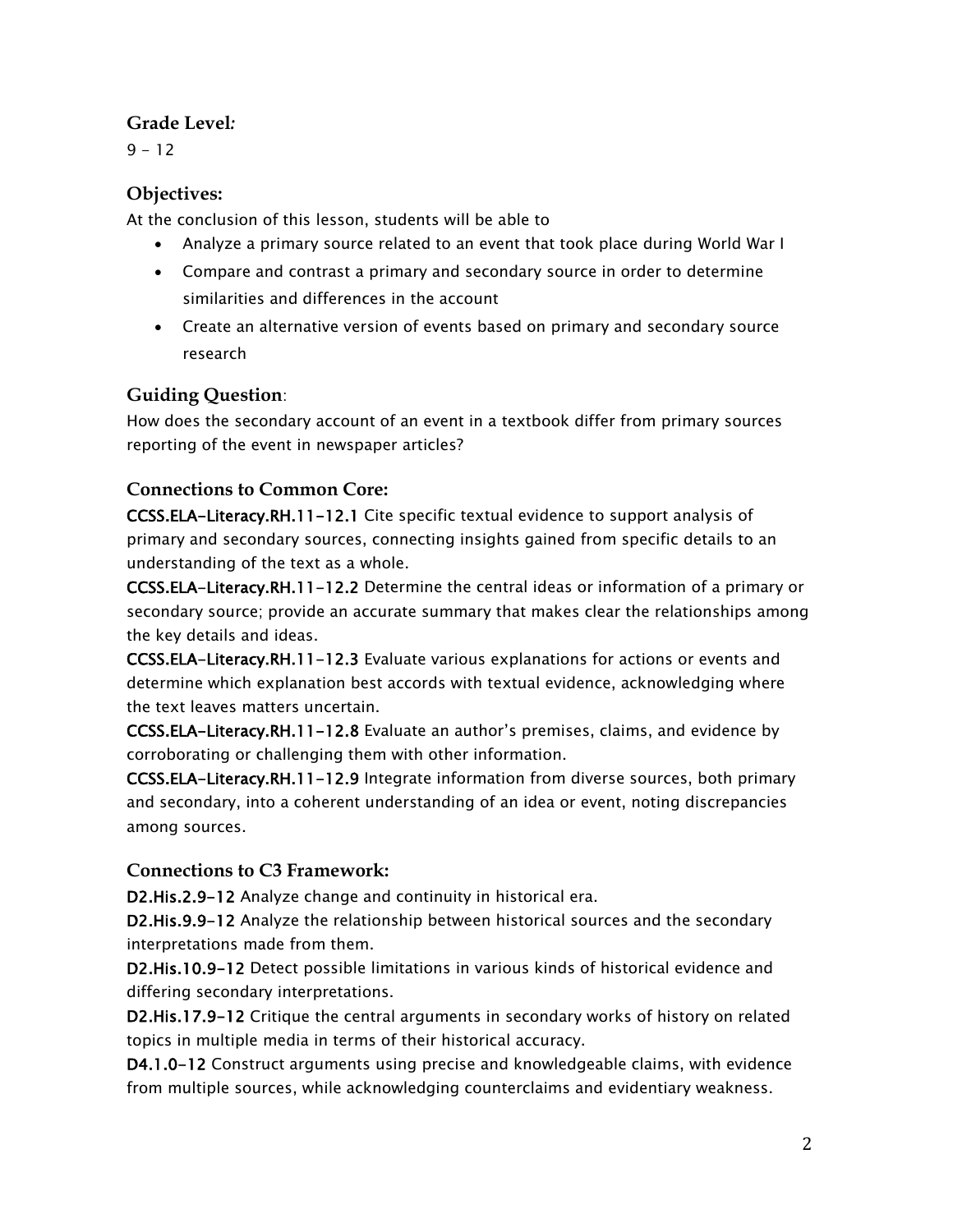### **Documents Used:**

#### Primary Sources:

"Heir to the Austrian Throne Assassinated," *New-York Tribune*, June 29, 1914 <http://chroniclingamerica.loc.gov/lccn/sn83030214/1914-06-29/ed-1/seq-1/> With startling detail the article describes not only the successful attack by Gavrilo Princip on Franz Ferdinand, the archduke of Austria-Hungry, and his wife but also two unsuccessful bombing attempts on their lives.

"Germany Declares War on France," The Seattle Star, August 4, 1914 <http://chroniclingamerica.loc.gov/lccn/sn87093407/1914-08-04/ed-1/seq-1> Germany's declaration of war claims that France and Belgium were the aggressors; England is forced to declare war on Germany to defend its allies.

"Soldiers Take Day off From Killing and Swap Christmas Gifts with their Enemies," The Seattle Star, December 25, 1914 <http://chroniclingamerica.loc.gov/lccn/sn87093407/1914-12-25/ed-1/seq-1/> Due to the close proximity of trenches, the soldiers held an unofficial day of peace in North France to celebrate Christmas.

"Liner Lusitania Sunk by a German Submarine," Evening Public Ledger, May 7, 1915 <http://chroniclingamerica.loc.gov/lccn/sn83045211/1915-05-07/ed-1/seq-1/> Article expresses the initial confusion over what caused the *Lusitania* to sink; some reports blame a German submarine while others claim mechanical problems.

"Allies Gained in Furious Fighting on Somme Front," Daily Capital Journal, September 5, 1916

<http://chroniclingamerica.loc.gov/lccn/sn99063957/1916-09-05/ed-1/seq-1> Article reports of the high hopes of victory for Britain and France toward the beginning of the Battle of Somme.

"Disaster for Allies, Russia Out of the Fighting," *The Tacoma Times*, November 2, 1917 <http://chroniclingamerica.loc.gov/lccn/sn88085187/1917-11-02/ed-1/seq-1> Article claims that Russia's withdrawal from war was a temporary measure due to the instability brought on by the Russian Revolution.

"Mexican Treachery Expose to Hasten War," The Seattle Star, April 5, 1917 <http://chroniclingamerica.loc.gov/lccn/sn87093407/1917-04-05/ed-1/seq-1> The Zimmermann Note was used by pro-war supporters to strengthen their position by claiming that Americans were in danger of being attacked on their home soil.

"U.S. Officially at War," The Daily Missourian, April 6, 1917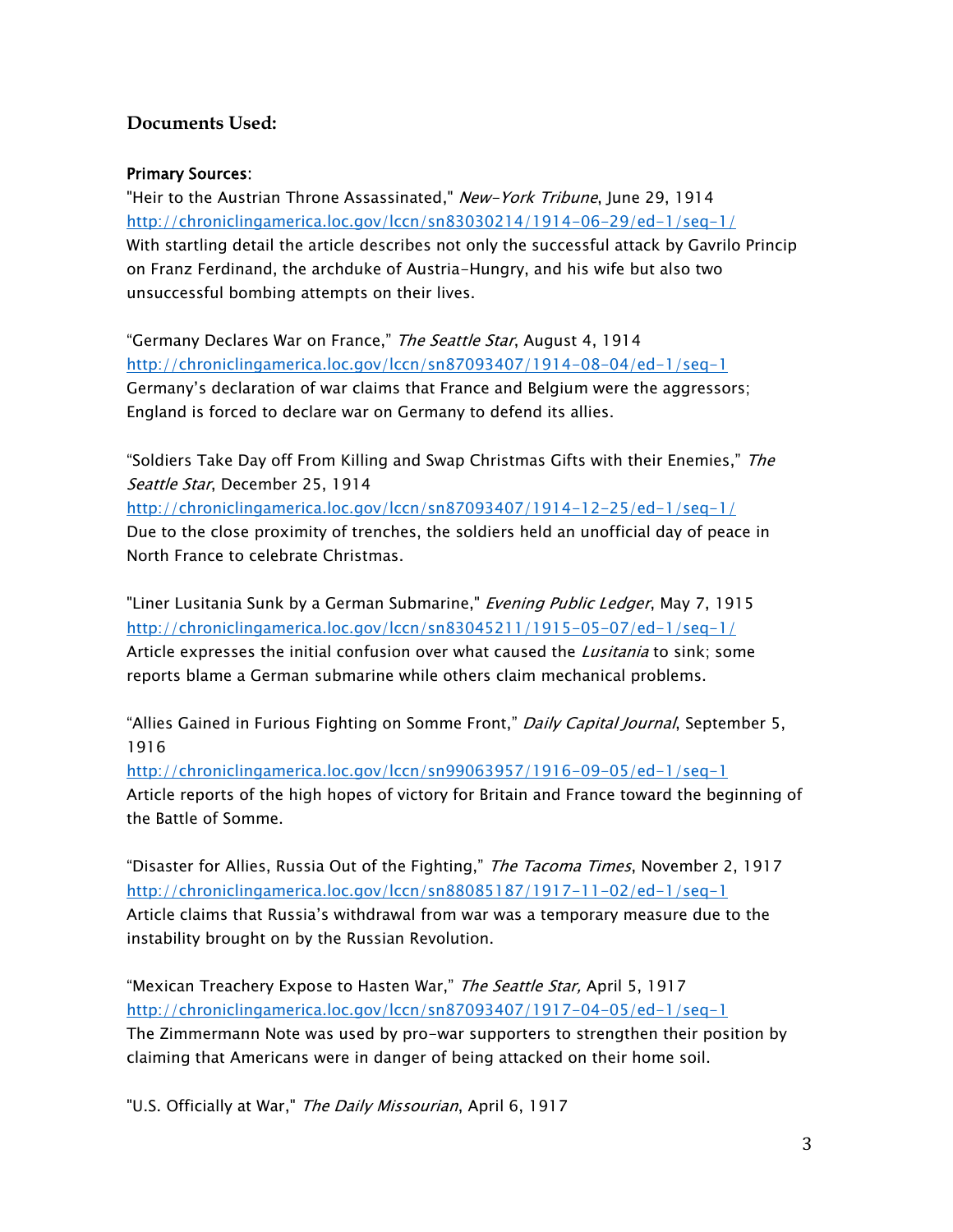#### <http://chroniclingamerica.loc.gov/lccn/sn89066314/1917-04-06/ed-1/seq-1/>

In a celebratory tone, war against Germany is announced with only a brief mention of the 50 Representatives who voted against the bill.

"Germany Has Surrendered; World War Ended at 6 A.M.," *New-York Tribune*, November 11, 1918

<http://chroniclingamerica.loc.gov/lccn/sn83030214/1918-11-11/ed-1/seq-1/> The armistice went into effect on November 11, 1918, at 11 am, despite uncertainty about the terms of the agreement.

"Peace Treaty Signed," The Sun, June 29, 1919 <http://chroniclingamerica.loc.gov/lccn/sn83030431/1919-06-29/ed-1/seq-1> World War I came to an end at the Palace of Versailles with the German representatives reluctantly signing the treaty.

## **Lesson Description:**

Overview: History textbooks have limitations on the information that can be included on each event. This lesson compares newspaper accounts of an event to the textbook entry in order for the students to see the differences in the way the information is presented. It is important for students to learn to question sources, especially their textbook.

Time: One and one half 90 minute classes or three 45 minute classes

## **Materials:**

- access to newspaper articles (print out or provide hyperlinks)
- student textbook
- poster board
- Timeline Summary
- Alternative Textbook Summary Rubric

#### **Lesson Preparation:**

- Before class, the teacher needs to assign students to groups of three and determine the roles each student will perform. Depending on the number of students in the class, the teacher might decide not to assign all ten provided newspaper articles.
- The teacher needs to decide if the students will have access to computers or a print out of their assigned article for each student in the group. If students have access to computers, the teacher could have them write their alternative textbook summary on a PowerPoint slide instead of a poster board.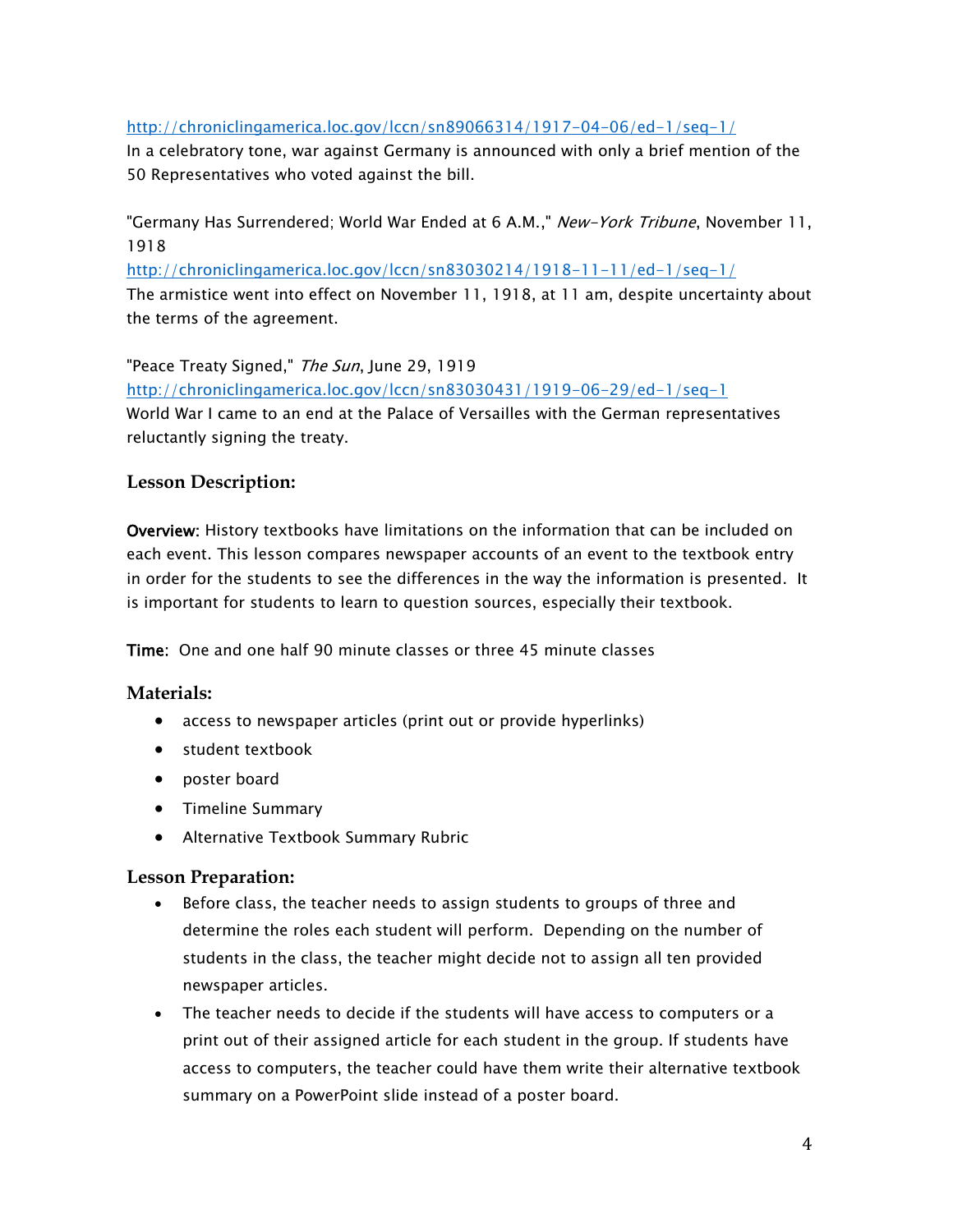The teacher will also need to make copies of the Timeline Summary for each student and alternative textbook rubric for each group.

#### **Procedure***:*

- Students will be placed in groups of three and assigned one of the following roles:
	- $\circ$  Leader: leads discussion by posing questions about the article and textbook passage.
	- o Summarizer: summarizes key ideas from article and textbook into an alternative passage.
	- o Presenter: presents alternative passage to class.
- Each group will be given a newspaper article covering a major event related to World War I.
- After the students individually read the article and the passage in their textbook about the event, the students will work together to clarify any confusing words or phrases.
	- $\circ$  Then the leader will pose several questions to the group that compares and contrasts the information given by both sources. If the sources contradict each other, then the students will need to ask themselves why and then decide which sources to trust.
	- $\circ$  The summarizer will write down on a poster/PowerPoint slide an alternative passage for their textbook based on the additional evidence from their primary source.
	- $\circ$  Finally, the **presenter** will share the alternative passage with the class. Their classmates will record the information in a timeline summary of the major events in World War I (handout 1).
- The teacher will lead a class discussion on comparing primary and secondary sources. Suggested questions:
	- o Why would information in a newspaper article be different from the textbook?
	- o What are some limitations of both sources?
	- o Which source is more trustworthy? Why?

#### **Assessment Materials:**

 The Alternative Textbook Passage Rubric will be used to assess students' work and understanding of the material. The students will be graded on both the summary paragraph and presentation.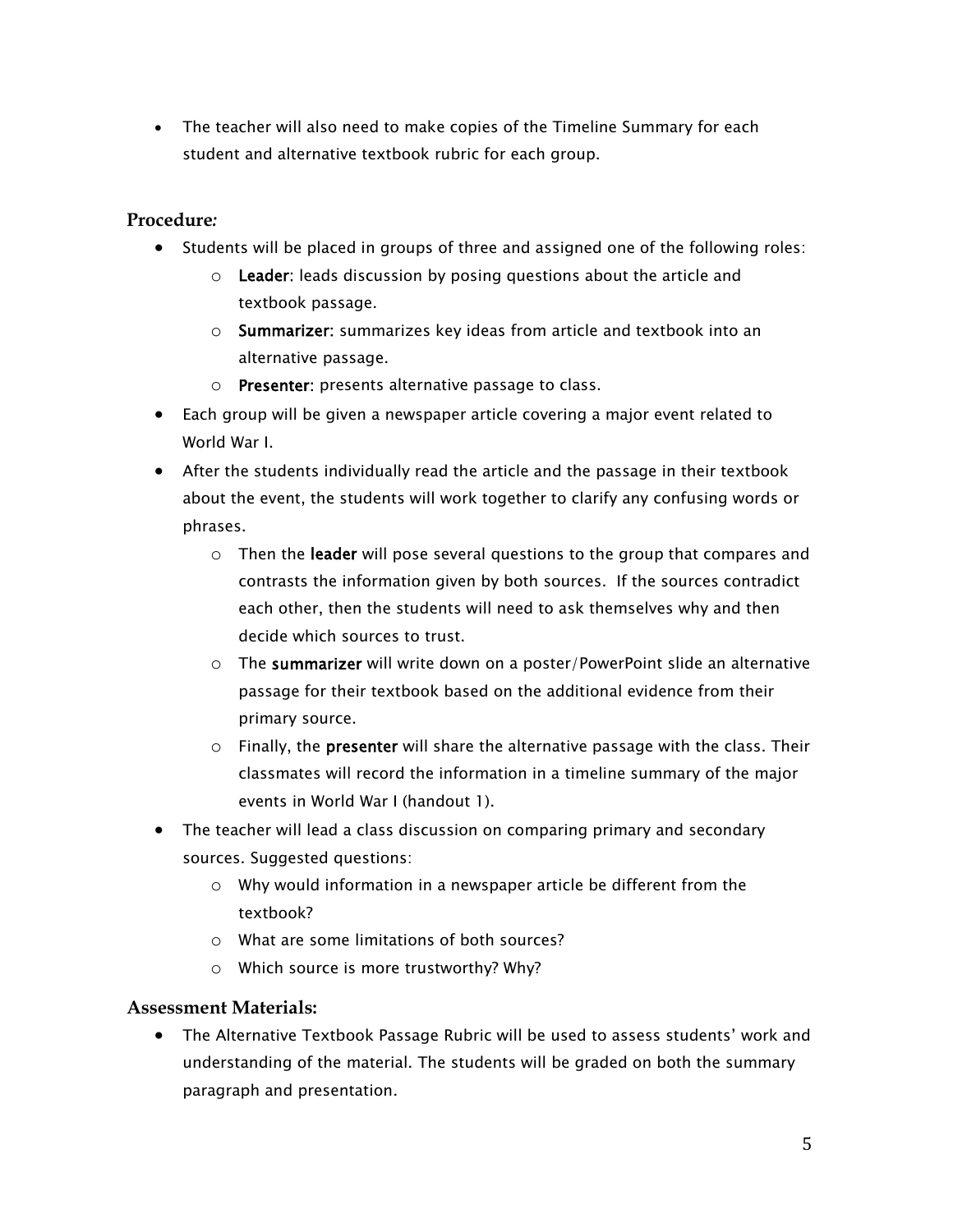Students will create a human timeline of major events of World War I. Randomly pass out cards with the name of major events to different students. Then students will place themselves in order with the help of the classmates still in their seats. Students have to explain the event on their card as they go down the line.

#### **Methods for Extension:**

- Provide the students with several primary sources related to a World War I event or topic. Have the students brainstorm possible questions related to each primary source. Then ask the students to rank the questions based on which questions hold the most promise for further research and why?
- Using information from the newspaper article and textbook summary, students should write a descriptive essay from the point of view of someone who witnessed the event.

#### **Adaptations:**

- Teachers may choose to add guiding questions to the newspaper articles and/or textbook entries to help students with reading comprehension.
- More advanced students can find additional articles on their World War I event by using the Chronicling American database, [http://chroniclingamerica.loc.gov/.](http://chroniclingamerica.loc.gov/) Then the students can compare the accounts and determine which sources are more trustworthy.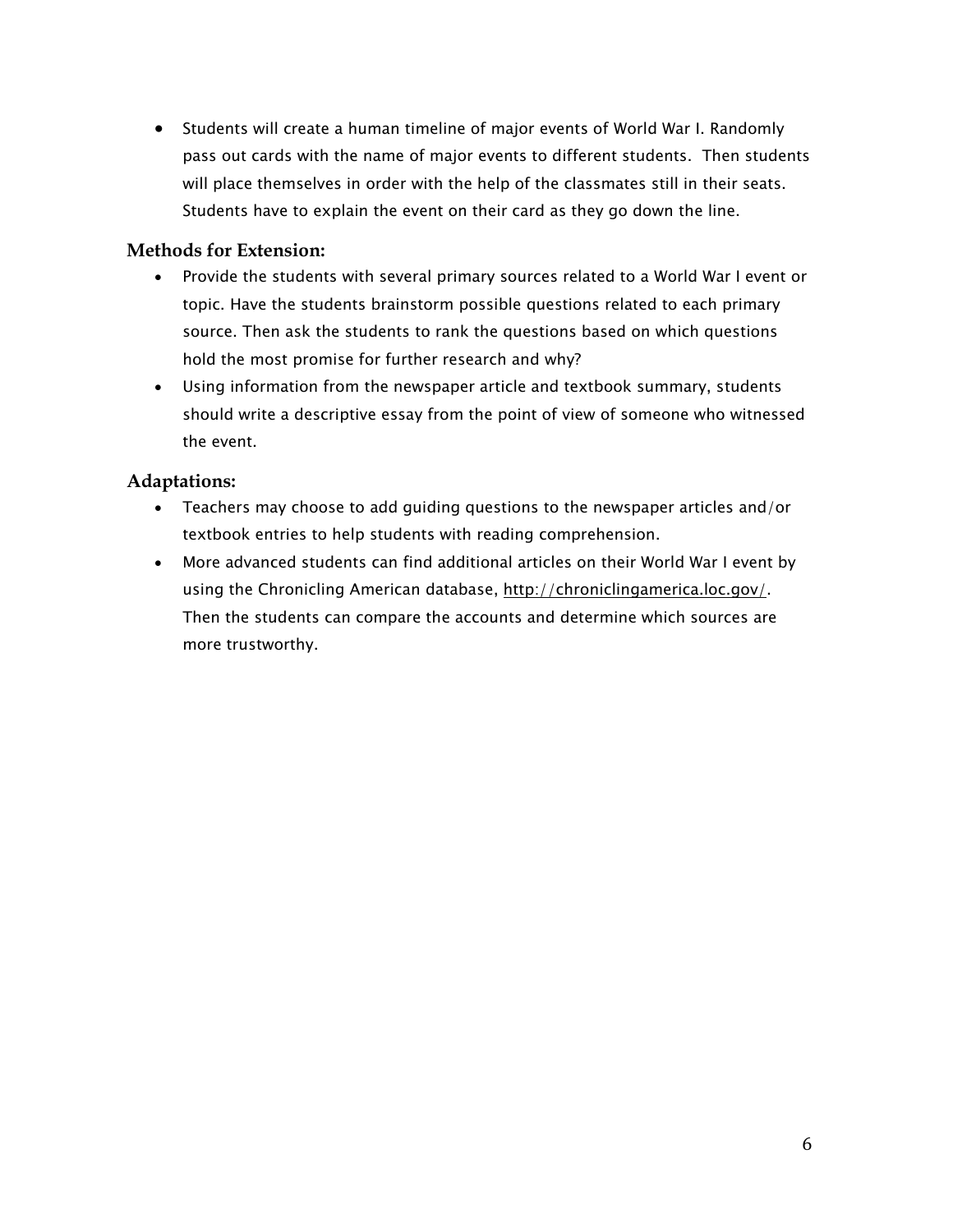# **Bibliography**

#### Primary Sources

- Daily Capital Journal. "Allies Gained in Furious Fighting on Somme Front," September 5, 1916. http://chroniclingamerica.loc.gov/lccn/sn99063957/1916-09-05/ed- $1$ /seq-1.
- Daily Missourian. "U.S. Officially at War," April 6, 1917. http://chroniclingamerica.loc.gov/lccn/sn89066314/1917-04-06/ed-1/seq-1/.
- Evening Public Ledger. "Liner Lusitania Sunk by a German Submarine," May 7, 1915. http://chroniclingamerica.loc.gov/lccn/sn83045211/1915-05-07/ed-1/seq-1/.
- New-York Tribune. "Germany Has Surrendered; World War Ended at 6 A.M.," November 11, 1918. http://chroniclingamerica.loc.gov/lccn/sn83030214/1918-11-11/ed- $1/seq-1/$ .
- \_\_\_\_\_. "Heir to the Austrian Throne Assassinated," June 29, 1914. http://chroniclingamerica.loc.gov/lccn/sn83030214/1914-06-29/ed-1/seq-1/.
- Seattle Star. "Germany Declares War on France," August 4, 1914. http://chroniclingamerica.loc.gov/lccn/sn87093407/1914-08-04/ed-1/seq-1.
- \_\_\_\_\_. "Mexican Treachery Expose to Hasten War," April 5, 1917. http://chroniclingamerica.loc.gov/lccn/sn87093407/1917-04-05/ed-1/seq-1.
- \_\_\_\_\_. "Soldiers Take Day off From Killing and Swap Christmas Gifts with their Enemies," December 25, 1914. http://chroniclingamerica.loc.gov/lccn/sn87093407/1914- 12-25/ed-1/seq-1/.
- The Sun. "Peace Treaty Signed," June 29, 1919. http://chroniclingamerica.loc.gov/lccn/sn83030431/1919-06-29/ed-1/seq-1.
- Tacoma Times. "Disaster For Allies, Russia Out of the Fighting," November 2, 1917. http://chroniclingamerica.loc.gov/lccn/sn88085187/1917-11-02/ed-1/seq-1.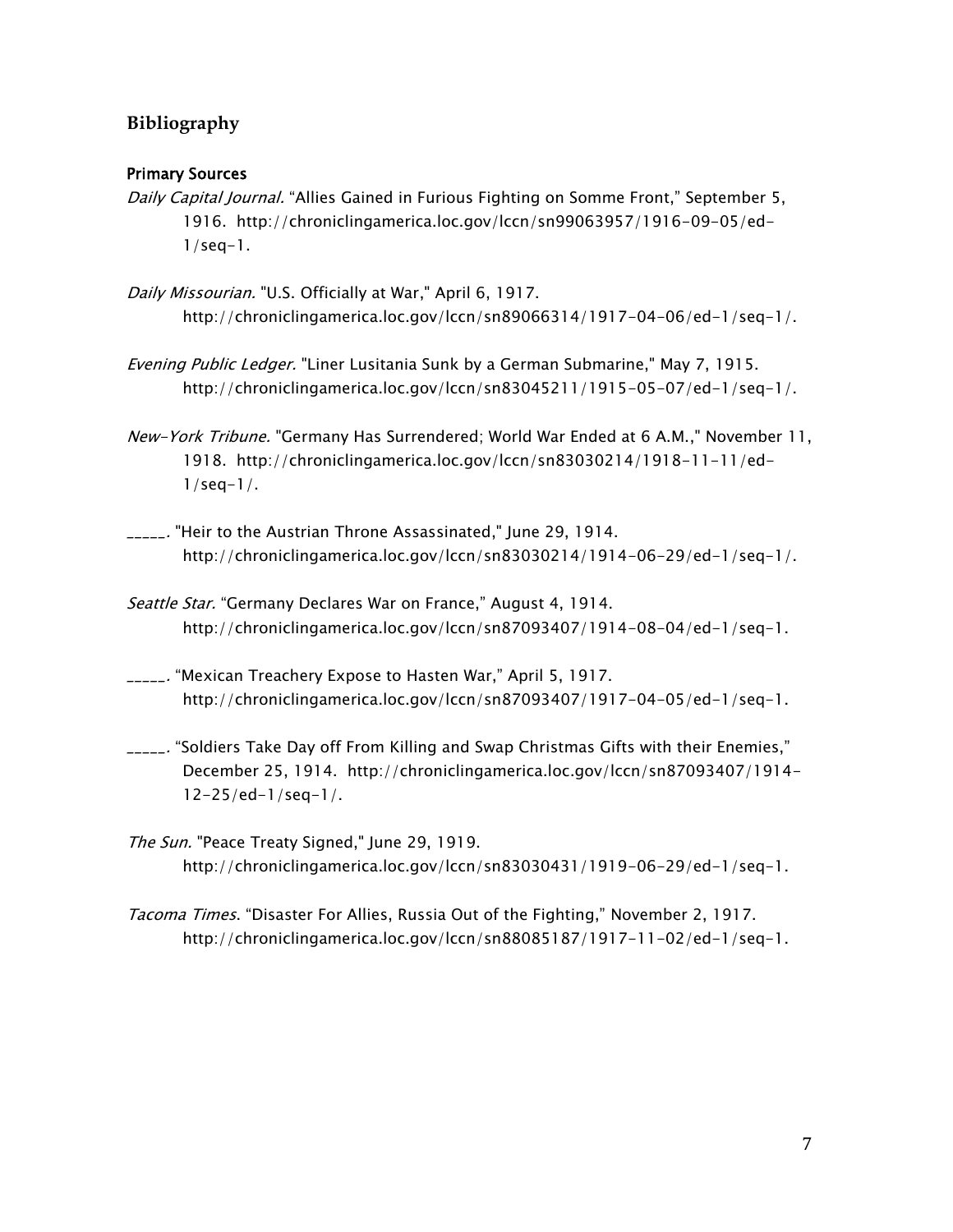# **World War I Timeline**

| Event                | When? | Why is this important? |
|----------------------|-------|------------------------|
| Assassination        |       |                        |
| of Archduke          |       |                        |
|                      |       |                        |
|                      |       |                        |
|                      |       |                        |
| Germany              |       |                        |
| invades<br>Belgium   |       |                        |
|                      |       |                        |
|                      |       |                        |
|                      |       |                        |
| Christmas            |       |                        |
| <b>Truce</b>         |       |                        |
|                      |       |                        |
|                      |       |                        |
|                      |       |                        |
| Sinking of           |       |                        |
| Lusitania            |       |                        |
|                      |       |                        |
|                      |       |                        |
|                      |       |                        |
| <b>Battle of the</b> |       |                        |
| Somme                |       |                        |
|                      |       |                        |
|                      |       |                        |
|                      |       |                        |
| <b>Russian</b>       |       |                        |
| Withdrawal           |       |                        |
|                      |       |                        |
|                      |       |                        |
|                      |       |                        |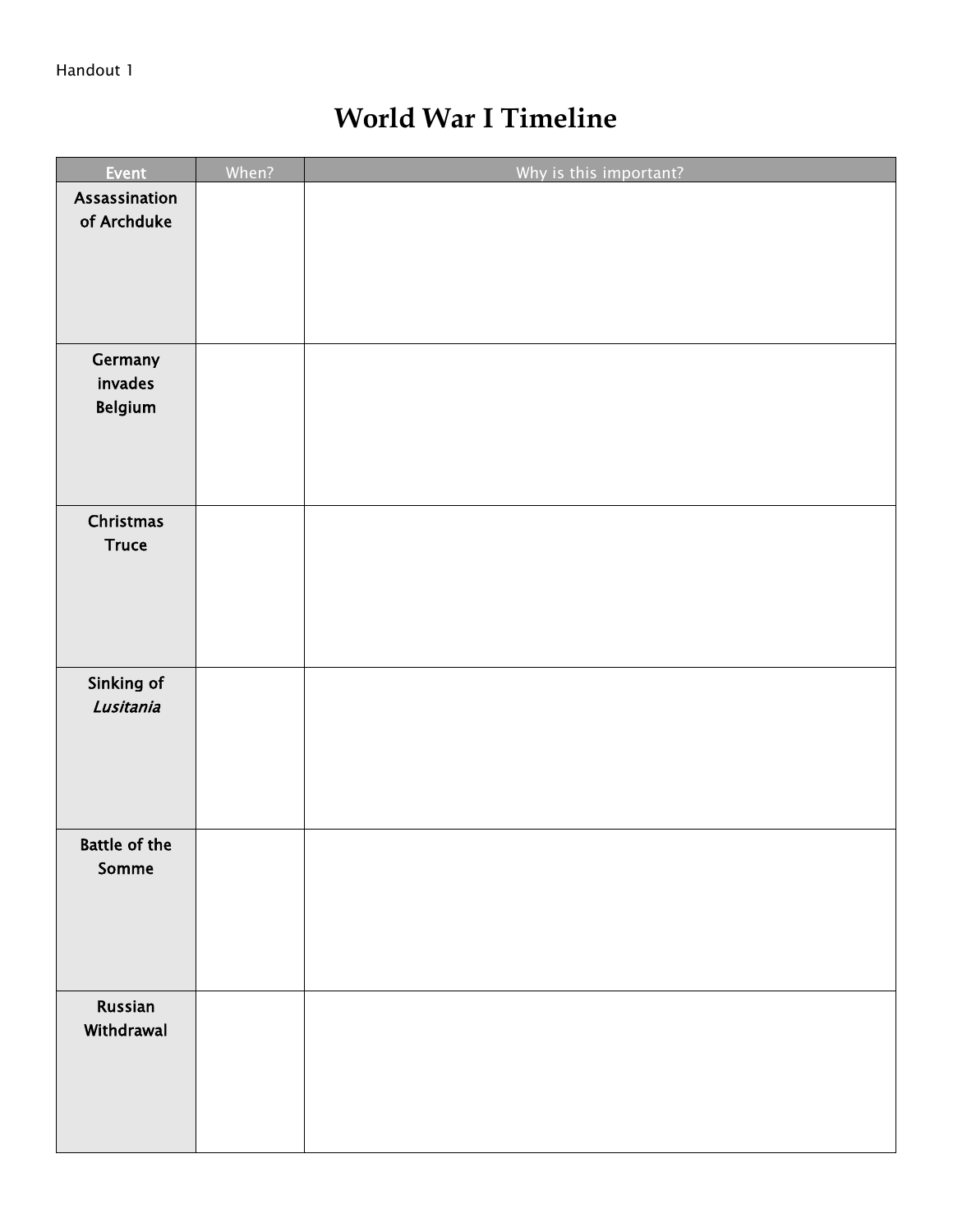| Zimmermann           |  |
|----------------------|--|
| <b>Note</b>          |  |
|                      |  |
|                      |  |
|                      |  |
|                      |  |
|                      |  |
| <b>US Enters War</b> |  |
|                      |  |
|                      |  |
|                      |  |
|                      |  |
|                      |  |
|                      |  |
| Germany              |  |
| <b>Surrenders</b>    |  |
|                      |  |
|                      |  |
|                      |  |
|                      |  |
|                      |  |
| <b>Treaty of</b>     |  |
| <b>Versailles</b>    |  |
|                      |  |
|                      |  |
|                      |  |
|                      |  |
|                      |  |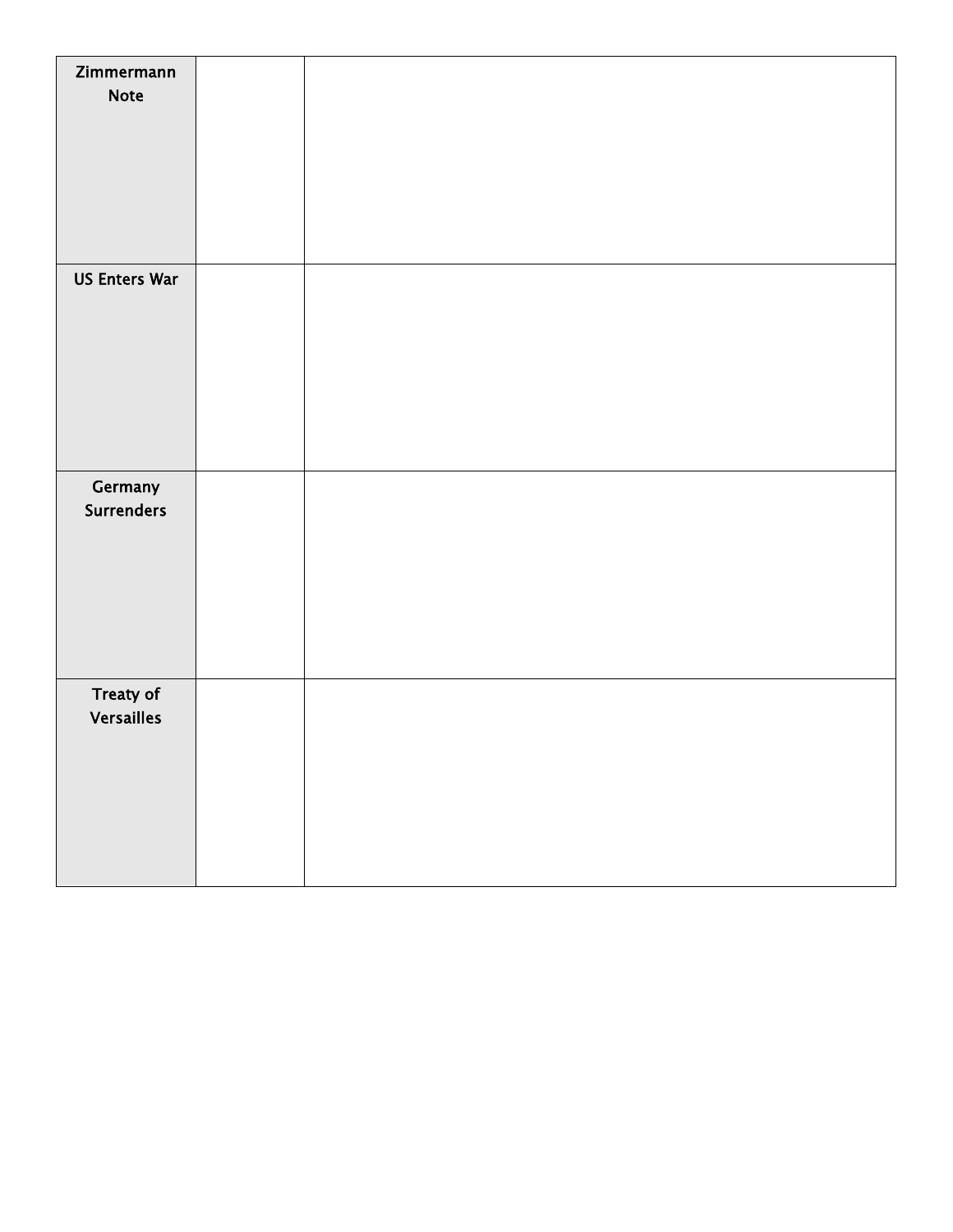# **Alternative Textbook Passage Rubric**

|                                           | Exemplary 4                                                                                                                            | <b>Accomplished 3</b>                                                                                                        | Developing 2                                                                                         | <b>Beginning 1</b>                                                                                       |
|-------------------------------------------|----------------------------------------------------------------------------------------------------------------------------------------|------------------------------------------------------------------------------------------------------------------------------|------------------------------------------------------------------------------------------------------|----------------------------------------------------------------------------------------------------------|
| Content                                   | Passage adequately<br>address the 5 W's<br>(who, what, when,<br>where and how).                                                        | Passage adequately<br>address 4 of the 5<br>W's (who, what,<br>when, where and<br>how).                                      | Passage adequately<br>address 3 of the 5<br>W's (who, what,<br>when, where and<br>how).              | Passage adequately<br>address less than 3 of<br>the 5 W's (who, what,<br>when, where and how).           |
| <b>Supporting</b><br>Examples/<br>details | All details and/or<br>examples presented<br>in the passage are<br>accurate and fully<br>explained.                                     | Almost all<br>details/examples are<br>accurate and fully<br>explained.                                                       | Most facts presented<br>are accurate (70%)<br>and fully explained.                                   | There are several<br>factual errors in the<br>passage and/or the<br>examples are not fully<br>explained. |
| Organization                              | Information is very<br>organized with a<br>well-constructed<br>paragraph.                                                              | Information is<br>organized with a<br>well-constructed<br>paragraph.                                                         | Information is<br>organized, but the<br>paragraph is not<br>well-constructed.                        | The information<br>appears to be<br>disorganized.                                                        |
| Trustworthy<br><b>Sources</b>             | Paragraph compares<br>and contrasts the<br>information given by<br>sources and correctly<br>determines the more<br>trustworthy source. | Paragraph compares<br>and contrasts the<br>information given by<br>sources and<br>determines the more<br>trustworthy source. | Paragraph compares<br>and contrasts the<br>information given by<br>sources.                          | Paragraph shows no<br>evidence of comparing<br>or contrasting<br>information given by<br>sources.        |
| Significance                              | Passage explains the<br>significance of the<br>event to world<br>history.                                                              | Passage explains the<br>significance of the<br>event to World War I.                                                         | Passage attempts to<br>explain the<br>significance of the<br>event.                                  | Passage does not<br>explain the significance<br>of the event.                                            |
| <b>Mechanics</b>                          | No grammatical,<br>spelling, or<br>punctuation errors.<br>The summary is<br>written in 3rd person.                                     | Almost no<br>grammatical,<br>spelling, or<br>punctuation errors.<br>The summary is<br>written in 3rd person.                 | A few grammatical,<br>spelling, or<br>punctuation errors.<br>The summary uses<br>1st and 2nd person. | Many grammatical,<br>spelling, or<br>punctuation errors.                                                 |